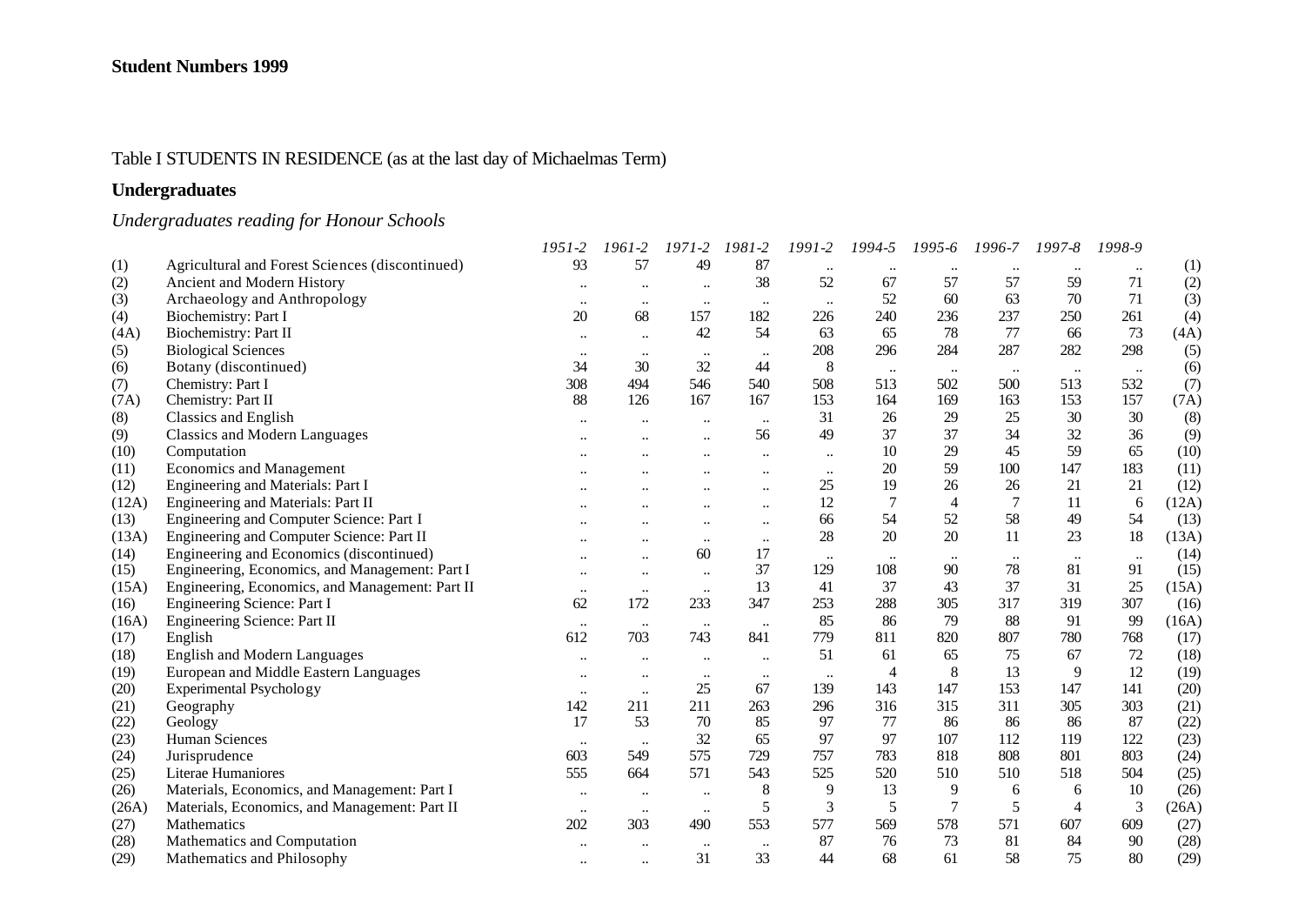|       |                                              | 1951-2    | 1961-2               | 1971-2    | 1981-2           | 1991-2 | 1994-5    | 1995-6    | 1996-7    | 1997-8           | 1998-9 |       |
|-------|----------------------------------------------|-----------|----------------------|-----------|------------------|--------|-----------|-----------|-----------|------------------|--------|-------|
| (30)  | Metallurgy and Science of Materials: Part I  | $\ddotsc$ | 27                   | 43        | 44               | 63     | 49        | 51        | 61        | 60               | 58     | (30)  |
| (30A) | Metallurgy and Science of Materials: Part II | $\ddotsc$ | 10                   | 11        | 18               | 20     | 15        | 16        | 10        | 17               | 18     | (30A) |
| (31)  | Modern History                               | 1,037     | 1,016                | 826       | 894              | 902    | 861       | 871       | 851       | 874              | 872    | (31)  |
| (32)  | Modern History and Economics                 | $\ddotsc$ | $\ddotsc$            | 75        | 76               | 29     | 21        | 19        | 31        | 32               | 34     | (32)  |
| (33)  | Modern History and English                   | $\ddotsc$ | $\ddot{\phantom{0}}$ | $\ddotsc$ |                  | 18     | 34        | 35        | 38        | 42               | 42     | (33)  |
| (34)  | Modern History and Modern Languages          | $\ddotsc$ | $\bullet\bullet$     | 81        | 61               | 59     | 70        | 88        | 68        | 85               | 87     | (34)  |
| (35)  | Modern Languages                             | 672       | 711                  | 679       | 722              | 645    | 622       | 601       | 588       | 615              | 611    | (35)  |
| (36)  | Music                                        | 42        | 64                   | 84        | 137              | 154    | 156       | 162       | 163       | 160              | 162    | (36)  |
| (37)  | <b>Oriental Studies</b>                      | 14        | 61                   | 89        | 76               | 132    | 143       | 153       | 157       | 144              | 153    | (37)  |
| (38)  | Philosophy and Modern Languages              | $\cdots$  | $\bullet\bullet$     | $\ddotsc$ | 49               | 63     | 59        | 55        | 67        | 63               | 69     | (38)  |
| (39)  | Philosophy, Politics, and Economics          | 631       | 795                  | 753       | 845              | 918    | 938       | 949       | 937       | 933              | 922    | (39)  |
| (40)  | Philosophy and Theology                      | $\ddotsc$ | $\bullet\bullet$     | 27        | 40               | 43     | 76        | 81        | 81        | 75               | 76     | (40)  |
| (41)  | <b>Physics</b>                               | 197       | 427                  | 489       | 532              | 502    | 498       | 497       | 598       | 599              | 610    | (41)  |
| (42)  | Physics and Philosophy                       | $\ddotsc$ | $\ddotsc$            | 16        | 20               | 40     | 52        | 47        | 42        | 47               | 54     | (42)  |
| (43)  | Physiological Sciences                       | 288       | 249                  | 377       | 310              | 338    | 349       | 345       | 355       | 348              | 350    | (43)  |
| (44)  | Psychology, Philosophy, and Physiology       | 34        | 76                   | 179       | 110              | 125    | 125       | 127       | 131       | 130              | 133    | (44)  |
| (45)  | Pure and Applied Biology (discontinued)      | $\ddotsc$ | $\bullet\bullet$     | $\ddotsc$ | $\bullet\bullet$ | 47     | $\ddotsc$ | $\ddotsc$ | $\ddotsc$ | $\bullet\bullet$ |        | (45)  |
| (46)  | Theology                                     | 143       | 192                  | 153       | 192              | 180    | 172       | 157       | 162       | 170              | 172    | (46)  |
| (47)  | Zoology (discontinued)                       | 62        | 98                   | 125       | 173              | 49     |           |           |           |                  |        | (47)  |
|       | Sub-Total                                    | 5,856     | 7,156                | 8,041     | 9,073            | 9,725  | 9,892     | 10,017    | 10,146    | 10,289           | 10,425 |       |
|       |                                              |           |                      |           |                  |        |           |           |           |                  |        |       |

# *Other Undergraduates*

|      |                                                      | $1951 - 2$ | 1961-2               | $1971 - 2$           | 1981-2               | $1991 - 2$     | 1994-5    | $1995 - 6$ | 1996-7    | 1997-8    | 1998-9    |      |
|------|------------------------------------------------------|------------|----------------------|----------------------|----------------------|----------------|-----------|------------|-----------|-----------|-----------|------|
| (48) | Clinical Medical Students reading for the Oxford     |            |                      |                      |                      |                |           |            |           |           |           |      |
|      | BM. B.Ch.                                            | 83         | 62                   | 147                  | 247                  | 293            | 295       | 307        | 310       | 312       | 311       | (48) |
| (49) | Clinical Medical Students reading for the degrees of |            |                      |                      |                      |                |           |            |           |           |           |      |
|      | other universities                                   | $\ddotsc$  | $\ddotsc$            | 21                   | $\ddotsc$            | $\ddotsc$      | $\ddotsc$ | $\ddotsc$  | $\ddotsc$ | $\ddotsc$ | $\ddotsc$ | (49) |
| (50) | Bachelor of Fine Art                                 | $\ddotsc$  | $\ddotsc$            | $\ddotsc$            | 57                   | 55             | 57        | 61         | 68        | 66        | 63        | (50) |
| (51) | <b>Bachelor of Theology</b>                          | $\ddotsc$  | $\ddot{\phantom{0}}$ | $\ddot{\phantom{0}}$ | $\ddotsc$            | $\ddotsc$      | $\ddotsc$ | 99         | 90        | 91        | 92        | (51) |
| (52) | Certificate in Fine Art (discontinued)               | $\ddotsc$  | $\ddotsc$            | 66                   | $\ddotsc$            | $\ddotsc$      | $\ddotsc$ | $\ddotsc$  | $\ddotsc$ | $\ddotsc$ | $\ddotsc$ | (52) |
| (53) | Pass Degrees                                         | 32         | 38                   | 8                    | 3                    | $\ddotsc$      | ◠         | $\ddotsc$  | $\ddotsc$ | ◠         | $\ddotsc$ | (53) |
| (54) | Special Diploma in Social Studies                    | $\ddotsc$  | $\ddotsc$            | 18                   | 9                    | 14             |           | 18         | 14        | 17        | 19        | (54) |
| (55) | Special Diploma in Social Administration             | $\ddotsc$  | $\ddotsc$            | $\ddotsc$            | $\ddotsc$            |                | 3         | 2          | 2         | $\ddotsc$ |           | (55) |
| (56) | Diploma in Legal Studies                             | $\ddotsc$  | $\ddot{\phantom{0}}$ | $\ddot{\phantom{0}}$ | $\ddot{\phantom{0}}$ | $\overline{2}$ | 8         | 10         | 10        | 11        | 18        | (56) |
|      | Sub-Total                                            | 115        | 100                  | 260                  | 316                  | 365            | 382       | 497        | 494       | 499       | 504       |      |
|      | <b>Total Undergraduates</b>                          | 5,971      | 7,256                | 8,301                | 9,389                | 10,090         | 10,274    | 10,514     | 10,640    | 10,788    | 10,929    |      |
|      |                                                      |            |                      |                      |                      |                |           |            |           |           |           |      |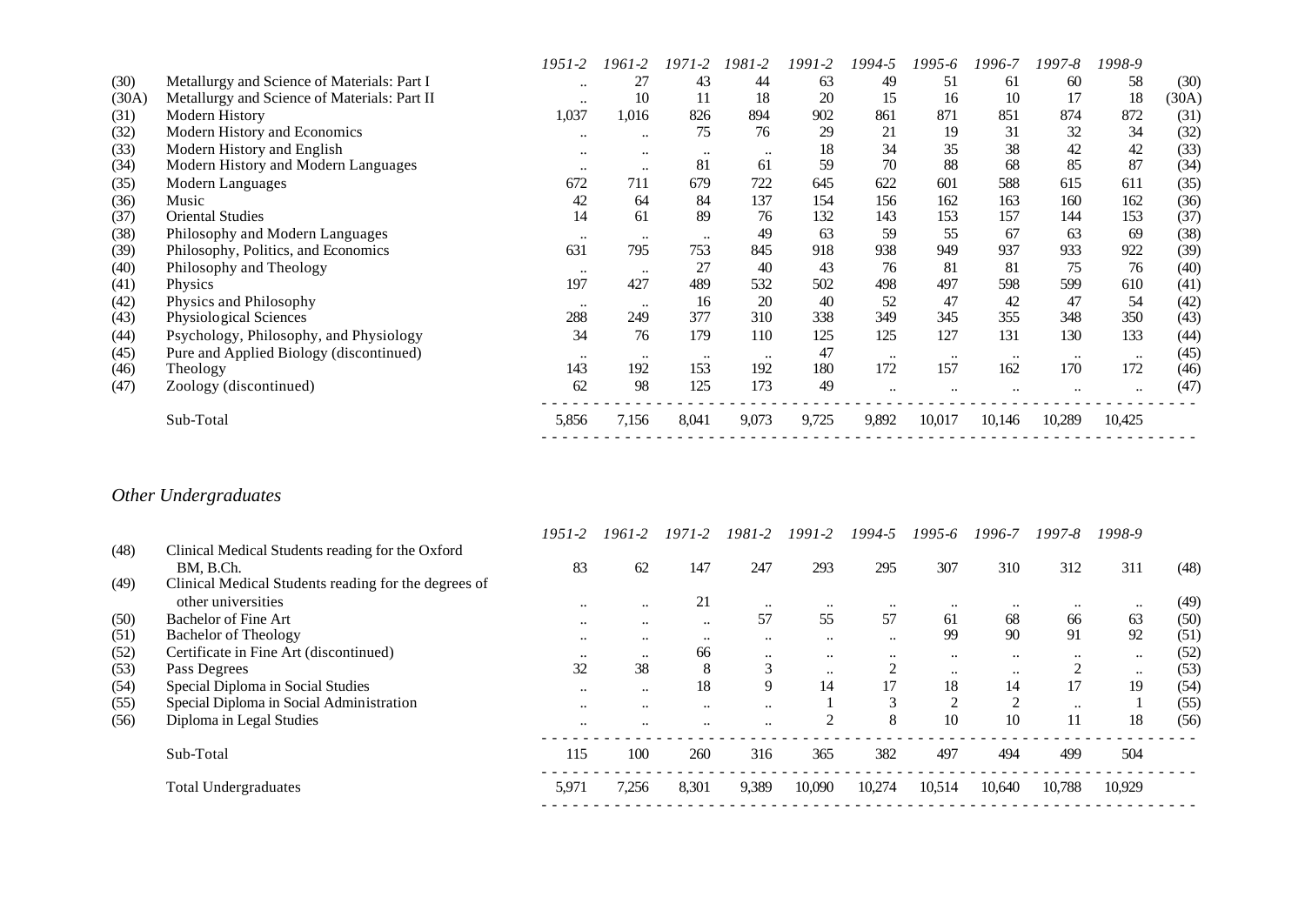#### Table I (*continued*)

#### **Postgraduates** (for detailed distribution by subject in 1998-9, see Table III)

|      |                                                                                                                           | 1951-2       | 1961-2           | 1971-2               | 1981-2    | 1991-2 | 1994-5 | 1995-6 | 1996-7    | 1997-8    | 1998-9 |      |
|------|---------------------------------------------------------------------------------------------------------------------------|--------------|------------------|----------------------|-----------|--------|--------|--------|-----------|-----------|--------|------|
| (57) | <b>Higher Degrees</b>                                                                                                     | 784          | 1,143            | 2,346                | 2,634     | 3,687  | 4,203  | 4,193  | 4,397     | 4,443     | 4,521  | (57) |
| (58) | <b>Diplomas</b>                                                                                                           | 61           | 129              | 169                  | 61        | 65     | 30     | 56     | 60        | 91        | 145    | (58) |
| (59) | Certificate in Education                                                                                                  | 166          | 196              | 271                  | 160       | 204    | 182    | 161    | 163       | 145       | 142    | (59) |
| (60) | <b>Recognised Students</b>                                                                                                | $\ddotsc$    | $\ddotsc$        | 19                   | 13        | 6      | 10     | 3      | 6         | 15        | 8      | (60) |
|      | <b>Total Postgraduates</b>                                                                                                | 1,011        | 1,468            | 2,805                | 2,868     | 3,962  | 4,425  | 4,413  | 4,626     | 4,694     | 4,816  |      |
|      | <b>Additional Students</b>                                                                                                |              |                  |                      |           |        |        |        |           |           |        |      |
|      |                                                                                                                           |              |                  |                      |           |        |        |        |           |           |        |      |
|      |                                                                                                                           | $1951 - 2$   | $1961 - 2$       | $1971 - 2$           | 1981-2    | 1991-2 | 1994-5 | 1995-6 | 1996-7    | 1997-8    | 1998-9 |      |
| (61) | Foreign Service Course                                                                                                    | 63           | 55               | 14                   | 26        | 30     | 30     | 34     | 34        | 34        | 33     | (61) |
| (62) | Hong Kong Probationary Administrators (discontinued)                                                                      | $\cdot\cdot$ | $\ddotsc$        | $\ddotsc$            | 14        | 14     | 11     |        | $\ddotsc$ | $\ddotsc$ |        | (62) |
| (63) | No Oxford qualification                                                                                                   | 48           | 23               | 55                   | 16        | 43     | 75     | 76     | 76        | 68        | $63*$  | (63) |
| (64) | Visiting Students                                                                                                         | $\ddotsc$    | $\ddotsc$        | $\ddot{\phantom{a}}$ | $\ddotsc$ | 149    | 142    | 192    | 265       | 361       | 344#   | (64) |
|      | <b>Total Additional Students</b>                                                                                          | 111          | 78               | 69                   | 56        | 236    | 258    | 309    | 375       | 463       | 440    |      |
|      | <b>Grand Total</b>                                                                                                        | 7,093        | 8,802            | 11,175               | 12,313    | 14,288 | 14,957 | 15,236 | 15,641    | 15,945    | 16,185 |      |
|      | Pre-clinical medical students included under Undergraduates<br>reading for Honour Schools, above. (Numbers for 1961-2 and |              |                  |                      |           |        |        |        |           |           |        |      |
|      | earlier are not available.)                                                                                               | $\ddotsc$    | $\bullet\bullet$ | 294                  | 293       | 303    | 305    | 298    | 302       | 298       | $295-$ |      |

*Note: non-resident students*. In addition there are 486 non-resident undergraduates: of these 272 are linguists, most of whom are spending a year abroad. There are 436 non-resident postgraduates working for their degrees and 612 postgraduates suspended or whose theses are being examined (of these 340 are in Arts, 272 in Science).

Candidates for the Bachelor of Theology (except for those at Westminster College) are included from 1995-6. They were excluded from mainstream student numbers prior to that date.

\* 46 in Arts and Social Studies, 11 in Science. 25 are Erasmus students.

# 314 in Arts and Social Studies, 30 in Science.

~ All in Physiological Sciences.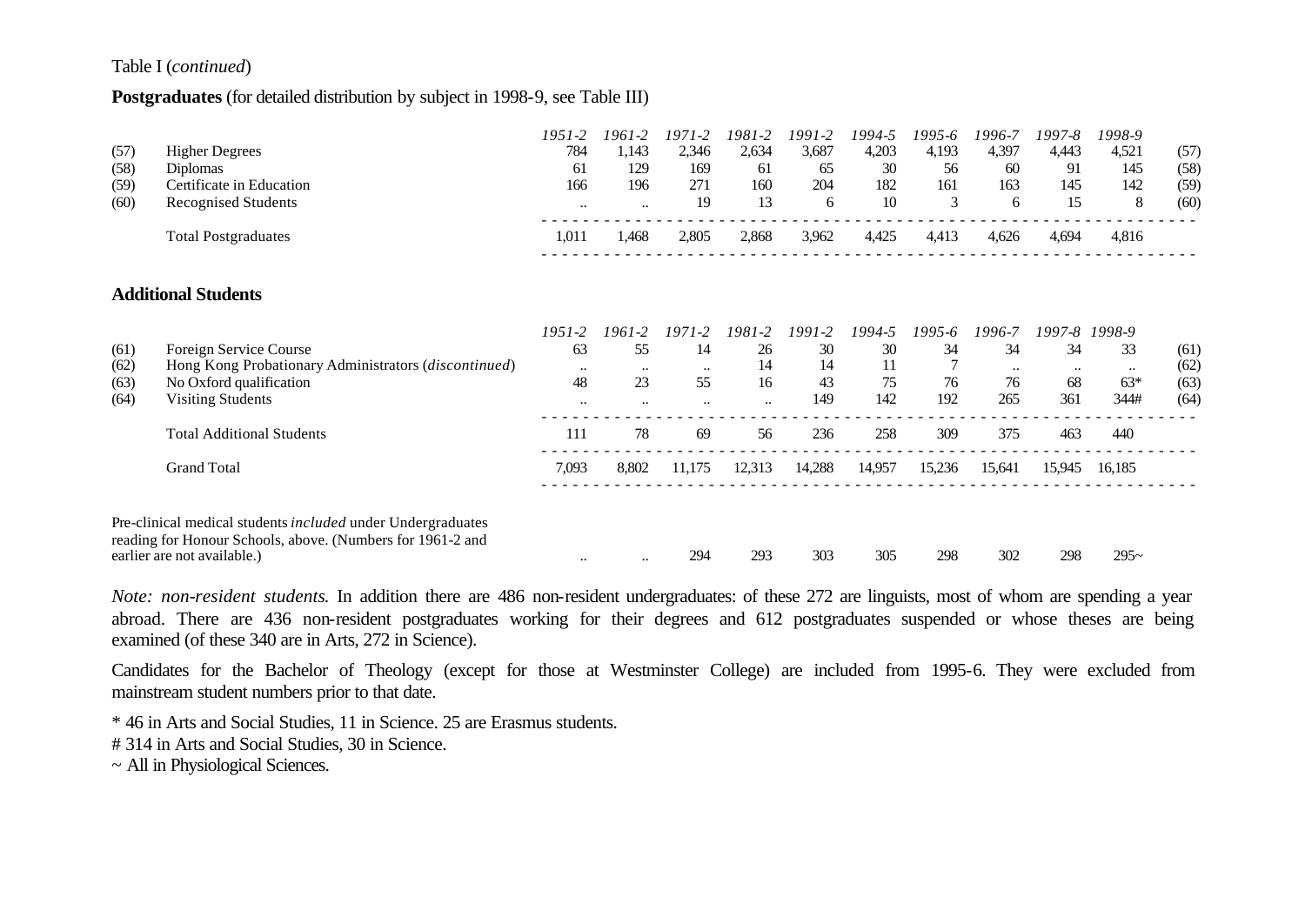## Table IIa DIVISION BETWEEN UNDERGRADUATES AND POSTGRADUATES, ARTS AND SCIENCE *All Students*

|                 |         |            |        |                              |        |        |        | <b>Students</b><br><i>out of</i> | Total<br>all    |
|-----------------|---------|------------|--------|------------------------------|--------|--------|--------|----------------------------------|-----------------|
|                 |         |            |        | <b>Students in Residence</b> |        |        |        | Residence                        | <b>Students</b> |
|                 |         | $1991 - 2$ | 1994-5 | 1995-6                       | 1996-7 | 1997-8 | 1998-9 | 1998-9                           | 1998-9          |
| Undergraduates: | Arts    | 5,938      | 6,151  | 6,168                        | 6,170  | 6,245  | 6,300  | 423                              | 6,723           |
|                 | Science | 4,388      | 4,381  | 4,346                        | 4,470  | 4,543  | 4,629  | 63                               | 4,692           |
|                 | Total   | 10,326     | 10,532 | 10,514                       | 10,640 | 10,788 | 10,929 | 486                              | 11,415          |
| Postgraduates:  | Arts    | 2,241      | 2,349  | 2,532                        | 2,727  | 2,817  | 2,948  | 654                              | 3,602           |
|                 | Science | 1,721      | 1,818  | 1,881                        | 1,899  | 1,877  | 1,868  | 370                              | 2,238           |
|                 | Total   | 3,962      | 4,167  | 4,413                        | 4,626  | 4,694  | 4,816  | 1,024                            | 5,840           |
| Additional      | Arts    | $\ddotsc$  | 197    | 237                          | 321    | 412    | 393    | $\ddot{\phantom{a}}$             | 393             |
| Students:       | Science | $\ddotsc$  | 61     | 72                           | 54     | 51     | 47     | $\ddot{\phantom{a}}$             | 47              |
|                 | Total   |            | 258    | 309                          | 375    | 463    | 440    |                                  | 440             |
| Total:          | Arts    | 8.179      | 8.697  | 8.937                        | 9,218  | 9.474  | 9,641  | 1.077                            | 10,718          |
|                 | Science | 6,109      | 6,260  | 6,299                        | 6,423  | 6,471  | 6,544  | 433                              | 6,977           |
|                 | Total   | 14,288     | 14,957 | 15,236                       | 15,641 | 15,945 | 16,185 | 1,510                            | 17,695          |
|                 |         |            |        |                              |        |        |        |                                  |                 |

### *Home and Other EC Countries*

|         |            |        |            |        |                              |        | <b>Students</b><br><i>out of</i> | Total<br>all    |
|---------|------------|--------|------------|--------|------------------------------|--------|----------------------------------|-----------------|
|         |            |        |            |        |                              |        | Residence                        | <b>Students</b> |
|         | $1991 - 2$ | 1994-5 | $1995 - 6$ | 1996-7 | 1997-8                       | 1998-9 | 1998-9                           | 1998-9          |
| Arts    | 5,493      | 5,631  | 5,791      | 5,782  | 5,833                        | 5,879  | 410                              | 6,289           |
| Science | 4,178      | 4,118  | 4,095      | 4,219  | 4,290                        | 4,361  | 61                               | 4,422           |
| Total   | 9,671      | 9,749  | 9,886      | 10,001 | 10,123                       | 10,240 | 471                              | 10,711          |
| Arts    | 1,369      | 1,606  | 1,621      | 1,687  | 1,690                        | 1,720  | 389                              | 2,109           |
| Science | 1,267      | 1,416  | 1,422      | 1,434  | 1,389                        | 1,374  | 290                              | 1,664           |
| Total   | 2,636      | 3,022  | 3,043      | 3,121  | 3,079                        | 3,094  | 679                              | 3,773           |
| Arts    |            | 53     | 62         | 58     | 59                           | 54     | $\ddotsc$                        | 54              |
| Science |            | 32     | 31         | 24     | 15                           | 17     | $\ddotsc$                        | 17              |
| Total   |            | 85     | 93         | 82     | 74                           | 71     |                                  | 71              |
| Arts    | 6.862      | 7,290  | 7.474      | 7,527  | 7,582                        | 7,653  | 799                              | 8,452           |
| Science | 5,445      | 5,566  | 5,548      | 5,677  | 5,694                        | 5,752  | 351                              | 6,103           |
| Total   | 12,307     | 12,856 | 13,022     | 13,204 | 13,276                       | 13,405 | 1,150                            | 14,555          |
|         |            |        |            |        | <b>Students in Residence</b> |        |                                  |                 |

## *Overseas Students (excluding EC)*

|                 |         |            |        | <b>Students in Residence</b> |        |            |        | <b>Students</b><br><i>out of</i><br>Residence | Total<br>all<br><b>Students</b> |
|-----------------|---------|------------|--------|------------------------------|--------|------------|--------|-----------------------------------------------|---------------------------------|
|                 |         | $1991 - 2$ | 1994-5 | $1995 - 6$                   | 1996-7 | $1997 - 8$ | 1998-9 | 1998-9                                        | 1998-9                          |
| Undergraduates: | Arts    | 445        | 323    | 377                          | 388    | 412        | 421    | 13                                            | 434                             |
|                 | Science | 210        | 202    | 251                          | 251    | 253        | 268    | 2                                             | 270                             |
|                 | Total   | 655        | 525    | 628                          | 639    | 665        | 689    | 15                                            | 704                             |
| Postgraduates:  | Arts    | 872        | 940    | 911                          | 1.040  | 1.127      | 1.227  | 265                                           | 1,492                           |
|                 | Science | 454        | 463    | 459                          | 465    | 488        | 494    | 80                                            | 574                             |
|                 | Total   | 1,326      | 1.403  | 1,370                        | 1,505  | 1,615      | 1.721  | 345                                           | 2,066                           |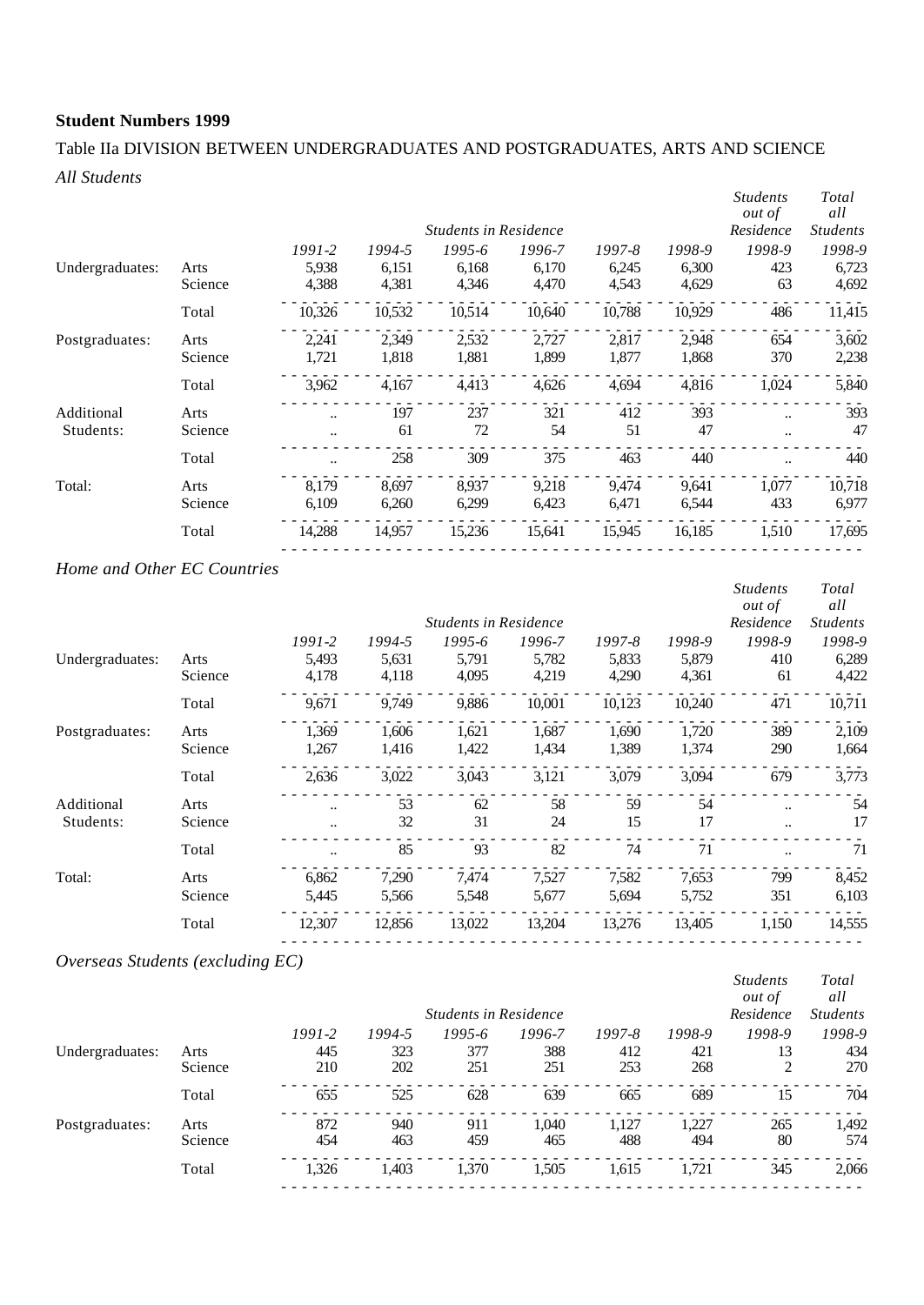## *Overseas Students (excluding EC)* (continued)

| Additional | Arts            | $\ddotsc$     | 144          | 175          | 263         | 353          | 339          | $\ddotsc$ | 339          |
|------------|-----------------|---------------|--------------|--------------|-------------|--------------|--------------|-----------|--------------|
| Students:  | Science         | $\cdot \cdot$ | 29           | 41           | 30          | 36           | 30           | $\ddotsc$ | 30           |
|            | Total           | $\ddotsc$     | 173          | 216          | 293         | 389          | 369          | $\ddotsc$ | 369          |
| Total:     | Arts<br>Science | 1,317<br>664  | l.407<br>694 | 1.463<br>751 | .691<br>746 | 1,892<br>777 | 1,987<br>792 | 278<br>82 | 2,265<br>874 |
|            | Total           | 1,981         | 2,101        | 2,214        | 2,437       | 2,669        | 2.779        | 360       | 3,139        |
|            |                 |               |              |              |             |              |              |           |              |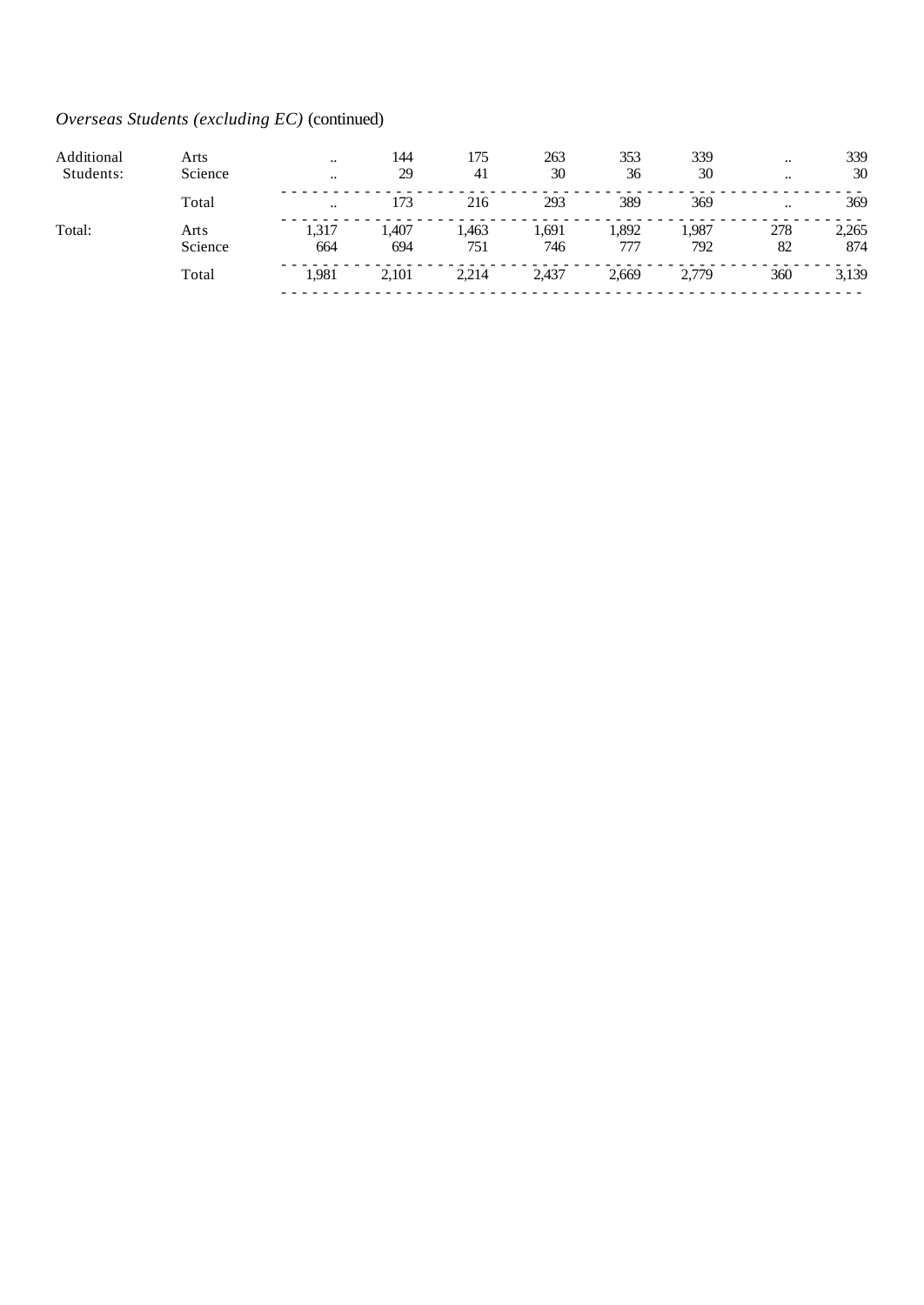#### Table IIb STUDENTS IN RESIDENCE 1998-9: DIVISION BETWEEN UNDERGRADUATES/ POSTGRADUATES, ARTS/SCIENCE, HOME/OVERSEAS, AND MEN/WOMEN

|                 |         |       | Home  |        |       | Overseas |       |       | Total |        |
|-----------------|---------|-------|-------|--------|-------|----------|-------|-------|-------|--------|
|                 |         | Men   | Women | Total  | Men   | Women    | Total | Men   | Women | Total  |
| Undergraduates: | Arts    | 2,881 | 2,744 | 5,625  | 346   | 329      | 675   | 3,227 | 3,073 | 6,300  |
|                 | Science | 2,714 | 1,507 | 4,221  | 273   | 135      | 408   | 2,987 | 1,642 | 4,629  |
|                 | Total   | 5,595 | 4,251 | 9,846  | 619   | 464      | 1,083 | 6,214 | 4,715 | 10,929 |
| Postgraduates:  | Arts    | 679   | 583   | 1,262  | 934   | 752      | 1,686 | 1,613 | 1,335 | 2,948  |
|                 | Science | 765   | 351   | 1,116  | 504   | 248      | 752   | 1,269 | 599   | 1,868  |
|                 | Total   | 1,444 | 934   | 2,378  | 1,438 | 1,000    | 2,438 | 2,882 | 1,934 | 4,816  |
| Additional      | Arts    |       |       |        | 179   | 213      | 392   | 180   | 213   | 393    |
| Students:       | Science |       |       |        | 27    | 20       | 47    | 27    | 20    | 47     |
|                 | Total   |       |       |        | 206   | 233      | 439   | 207   | 233   | 440    |
| Total:          | Arts    | 3,561 | 3,327 | 6,888  | 1,459 | 1,294    | 2,753 | 5,020 | 4,621 | 9,641  |
|                 | Science | 3,479 | 1,858 | 5,337  | 804   | 403      | 1,207 | 4,283 | 2,261 | 6,544  |
|                 | Total   | 7,040 | 5,185 | 12,225 | 2,263 | 1,697    | 3,960 | 9,303 | 6,882 | 16,185 |
|                 |         |       |       |        |       |          |       |       |       |        |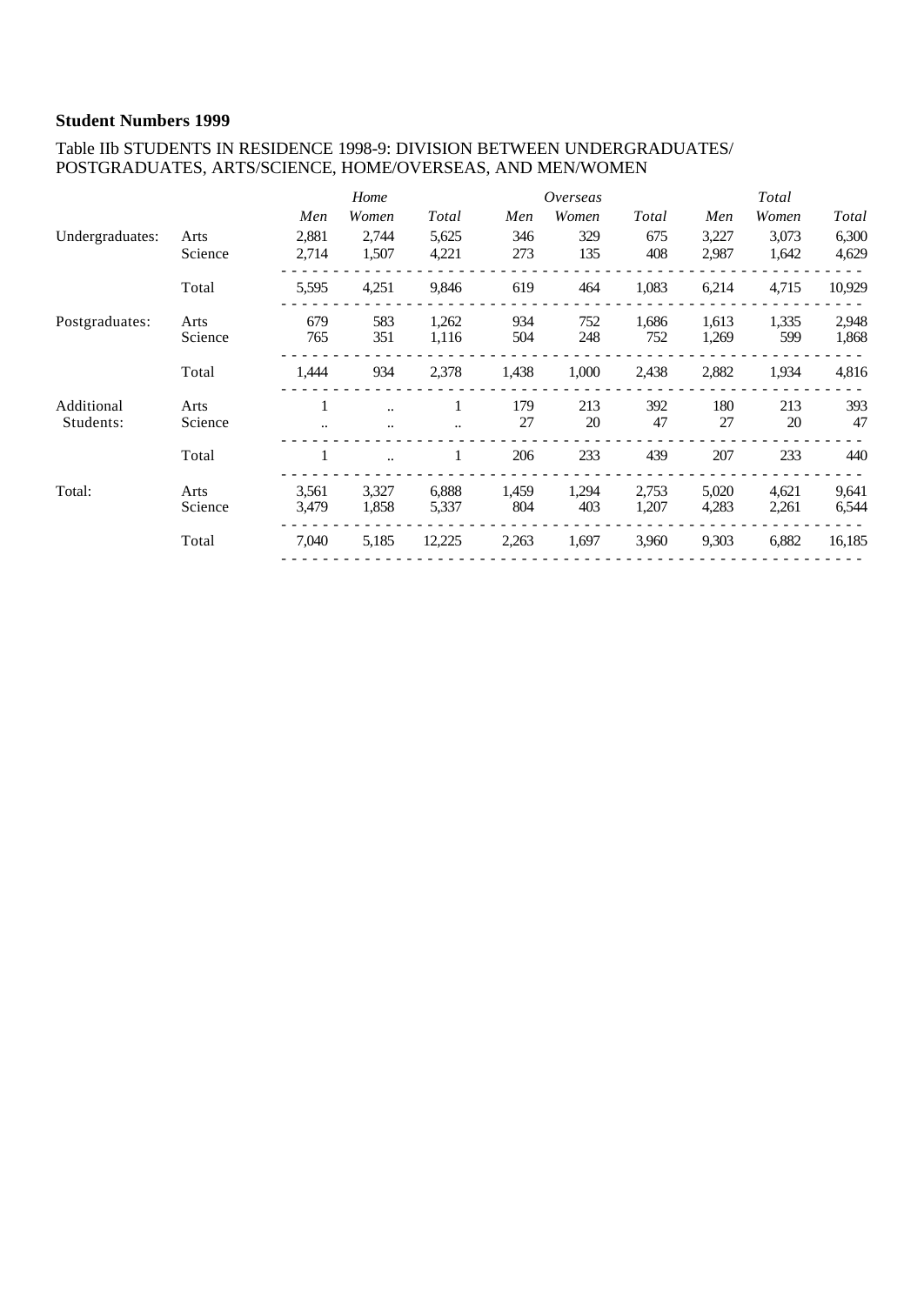Table IIc DISTRIBUTION OF STUDENTS BY COUNTRY OF ORIGIN (figures for 1997-8 are given in parentheses)

*Home and Other EC Students in Residence*

|                |                | Additional       |        |           |
|----------------|----------------|------------------|--------|-----------|
| Undergraduates | Postgraduates  | <b>Students</b>  | Total  |           |
| 9,859          | 2,384          |                  | 12,244 | (12, 130) |
| 119            | 241            | 47               | 407    | (404)     |
| 58             | 106            | 2                | 166    | (161)     |
| 57             | 56             |                  | 120    | (116)     |
| 26             | 83             | 8                | 117    | (110)     |
| 29             | 58             | 0                | 87     | (101)     |
| 17             | 36             | 4                | 57     | (46)      |
| 12             | 33             | 0                | 45     | (44)      |
| 15             | 23             |                  | 39     | (42)      |
|                | 23             |                  | 30     | (32)      |
| 4              | 25             |                  | 30     | (29)      |
| 15             | 11             |                  | 26     | (20)      |
| 10             | 5              | 0                | 15     | (13)      |
| 4              | 8              | $\boldsymbol{0}$ | 12     | (9)       |
| 8              | $\overline{2}$ | $\theta$         | 10     | (6)       |
| 10,240         | 3,094          | 71               | 13,405 | (13,265)  |
|                |                |                  |        |           |

## *Students from Outside the EC in Residence*

|     |                | Additional     |                 |         |
|-----|----------------|----------------|-----------------|---------|
|     |                |                |                 |         |
| 105 | 540            | 243            | 888             | (829)   |
| 33  | 167            | 9              | 209             | (187)   |
| 20  | 124            | 4              | 148             | (133)   |
| 112 | 27             |                | 139             | (133)   |
| 76  | 32             | ı              | 109             | (110)   |
| 20  | 71             | 8              | 99              | (106)   |
| 30  | 59             | $\overline{2}$ | 91              | (92)    |
| 65  | 17             |                | 83              | (92)    |
| 15  | 54             | 2              | 71              | (73)    |
| 10  | 54             | 2              | 66              | (66)    |
| 3   | 40             | 8              | 51              | (63)    |
| 5   | 44             |                | 50              | (44)    |
| 6   | 41             |                | 48              | (45)    |
| 189 | 451            | 87             | 727             | (693)   |
| 689 | 1,721          | 369            | 2,779           | (2,663) |
|     | Undergraduates | Postgraduates  | <b>Students</b> | Total   |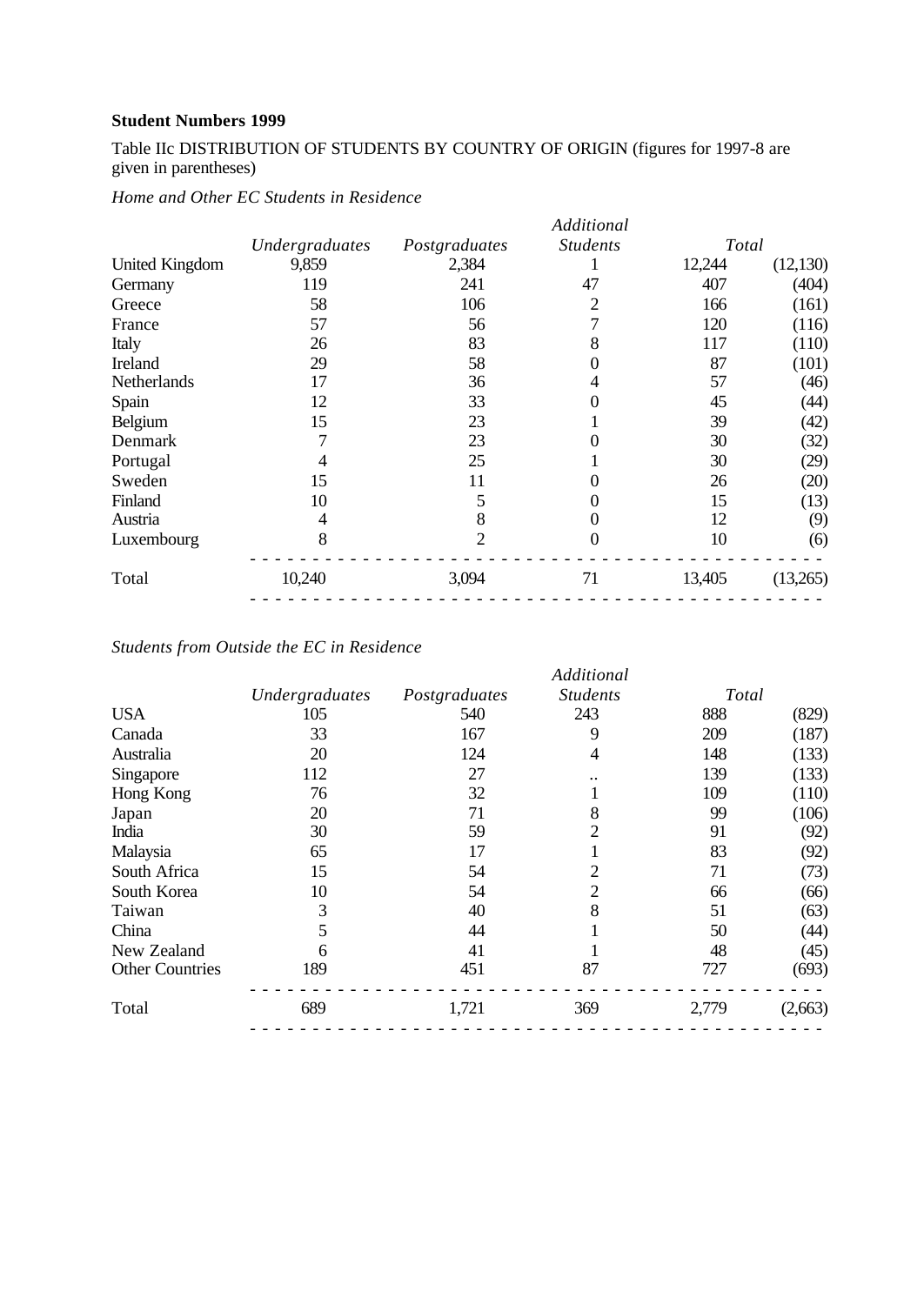## Table III DISTRIBUTION OF POSTGRADUATES BY FACULTY BOARD AND DEGREE, 1998-9

|                                                      | M.Sc.<br>by                       | Prob-<br>ationer<br>research | M.Sc.<br>or          | M.Litt. D.Phil.      | B. Phil.<br>M. Phil. | MBA/                 | $M$ .Th./<br>BCL/           | M.St. M.Jur. Diplomas Others                 |                      | Total      | <b>Students</b><br><i>out of</i><br>residence |
|------------------------------------------------------|-----------------------------------|------------------------------|----------------------|----------------------|----------------------|----------------------|-----------------------------|----------------------------------------------|----------------------|------------|-----------------------------------------------|
| <b>Arts and Social Studies</b>                       | course                            |                              |                      |                      |                      |                      |                             |                                              |                      |            |                                               |
| Anthropology and Geography                           | 55                                | 36<br>15                     | 3<br>1               | 77<br>170            | 17<br>81             | $\ddotsc$<br>31      | $\ddotsc$                   |                                              |                      | 188<br>299 | 65<br>68                                      |
| English<br>Law                                       | $\ddotsc$                         | 41                           | 3                    | 58                   |                      | 27                   | $\ddot{\phantom{a}}$<br>117 | $\ddot{\phantom{a}}$                         | 1<br>1               | 247        | 47                                            |
| Literae Humaniores                                   | $\ddot{\phantom{0}}$<br>$\ddotsc$ | 26                           | 1                    | 93                   | $\ddotsc$<br>48      | 27                   | $\ddot{\phantom{a}}$        | $\ddot{\phantom{0}}$<br>$\ddot{\phantom{a}}$ | 1                    | 196        | 42                                            |
| <b>Management Studies</b>                            | 10                                | 12                           | 1                    | 14                   | $\ddotsc$            | 61                   | $\ldots$                    | 72                                           | $\ddot{\phantom{a}}$ | 170        | 14                                            |
| Modern History                                       | 17                                | 86                           | 9                    | 179                  | 22                   | 28                   | $\ddotsc$                   | $\ddot{\phantom{a}}$                         | 1                    | 342        | 130                                           |
| Modern Languages                                     | $\ddotsc$                         | 5                            | 4                    | 69                   | 7                    | 52                   | $\ddotsc$                   | $\ddotsc$                                    | $\ddot{\phantom{a}}$ | 137        | 40                                            |
| Music                                                | $\ddotsc$                         | 8                            | $\ddotsc$            | 22                   | 5                    | $\tau$               |                             |                                              | $\ddot{\phantom{a}}$ | 42         | 14                                            |
| <b>Oriental Studies</b>                              | $\ddot{\phantom{a}}$              | 17                           | $\mathbf{1}$         | 54                   | 32                   | 17                   | $\ddotsc$                   |                                              | 1                    | 122        | 38                                            |
| <b>Social Studies</b>                                | 96                                | 77                           | 14                   | 189                  | 165                  | $\ddotsc$            | $\ddotsc$                   | $\ddotsc$                                    | 1                    | 542        | 123                                           |
| Theology                                             | $\ddot{\phantom{a}}$              | 14                           | $\ddotsc$            | 51                   | 8                    | 23                   | 64                          | 4                                            | $\ddot{\phantom{a}}$ | 164        | 23                                            |
| Sub-Total                                            | 178                               | 337                          | 37                   | 976                  | 385                  | 273                  | 181                         | 76                                           | $6*$                 | 2,449      | 604                                           |
| Committee for Archaeology<br>Committee for Byzantine | $\ddot{\phantom{0}}$              | 12                           | $\mathbf{1}$         | 49                   | 6                    | 3                    | $\ddot{\phantom{0}}$        |                                              | $\ddot{\phantom{a}}$ | 71         | 21                                            |
| <b>Studies</b><br>Committee for Comparative          |                                   |                              |                      | $\ddotsc$            | 3                    | 2                    |                             |                                              | $\ddot{\phantom{a}}$ | 5          | $\ddotsc$                                     |
| Philology<br><b>Committee for Continuing</b>         |                                   |                              | $\ddotsc$            | 21                   | 20                   | 1                    |                             |                                              | 2                    | 44         | $\mathbf{1}$                                  |
| Education                                            | 91                                | 6                            | $\ddot{\phantom{0}}$ | 5                    | $\ddot{\phantom{a}}$ | $10\,$               | $\ddot{\phantom{a}}$        | 3                                            | $\ddot{\phantom{a}}$ | 115        |                                               |
| Department of Educational<br><b>Studies</b>          | 22                                | 19                           | $\mathbf{1}$         | 46                   | $\ddot{\phantom{a}}$ |                      |                             |                                              | $\ddot{\phantom{a}}$ | 88         | 22                                            |
| Committee for Latin<br><b>American Studies</b>       | 2                                 | $\ddot{\phantom{0}}$         |                      | $\ddot{\phantom{a}}$ | 11                   | $\ddot{\phantom{a}}$ |                             |                                              | $\ddot{\phantom{a}}$ | 13         | $\mathbf{1}$                                  |
| Committee for Queen<br>Elizabeth House               | $\ddot{\phantom{a}}$              | $\overline{c}$               | $\ddot{\phantom{a}}$ | $\ddot{\phantom{a}}$ | 27                   | 10                   |                             |                                              | $\ddot{\phantom{0}}$ | 39         | 4                                             |
| Committee for Slavonic and                           |                                   |                              |                      |                      |                      |                      |                             |                                              |                      |            |                                               |
| <b>East European Studies</b>                         | $\ddot{\phantom{0}}$              | $\ddotsc$                    | $\ddotsc$            | $\ldots$             | 11                   | $\ddotsc$            | $\ddotsc$                   | $\ddotsc$                                    | $\ddot{\phantom{a}}$ | 11         | 1                                             |
| Sub-Total                                            | 115                               | 39                           | $\mathfrak{2}$       | 121                  | 78                   | 26                   | $\ddot{\phantom{a}}$        | 3                                            | $2*$                 | 386        | 50                                            |
| Total, Arts and Social Studies                       | 293                               | 376                          | 39                   | 1,097                | 463                  | 299                  | 181                         | 79                                           | $8*$                 | 2,835      | 654                                           |
| Science                                              |                                   |                              |                      |                      |                      |                      |                             |                                              |                      |            |                                               |
| <b>Biological Sciences</b>                           | 24                                | 143                          | 5                    | 156                  |                      |                      |                             |                                              | $\ddot{\phantom{a}}$ | 328        | 67                                            |
| Mathematics                                          | 76                                | 60                           | 3                    | 102                  |                      |                      | $\ddotsc$                   |                                              | $\ddot{\phantom{0}}$ | 241        | 44                                            |
| Clinical Medicine                                    | 3                                 | 120                          | 2                    | 93                   |                      | $\ddot{\phantom{a}}$ | $\ddotsc$                   |                                              | $\ddotsc$            | 218        | 58                                            |
| <b>Physical Sciences</b>                             | $\boldsymbol{2}$                  | 310                          | 5                    | 405                  |                      |                      |                             |                                              | $\ddotsc$            | 722        | 134                                           |
| Physiological Sciences                               | $\ddotsc$                         | 107                          | $\mathbf{1}$         | 82                   |                      |                      |                             |                                              | $\ddot{\phantom{0}}$ | 190        | 47                                            |
| <b>Psychological Studies</b>                         | 19                                | 34                           | $\ddot{\phantom{a}}$ | 21                   | $\ddot{\phantom{a}}$ |                      |                             |                                              | $\ddot{\phantom{a}}$ | 74         | 20                                            |
| <b>Total Science</b>                                 | 124                               | 774                          | 16                   | 859                  | $\ddot{\phantom{a}}$ | $\ddotsc$            | $\ldots$                    | $\ddotsc$                                    | $\ddot{\phantom{a}}$ | 1,773      | 370                                           |
| Others classified as Postgraduates                   |                                   |                              |                      |                      |                      |                      |                             |                                              |                      |            |                                               |
| Diploma in Education                                 | $\ddot{\phantom{0}}$              |                              |                      |                      | $\ddot{\phantom{a}}$ | $\ddotsc$            | $\ddotsc$                   | 66                                           | $\ddotsc$            | 66         |                                               |
| Certificate in Education                             | $\ddotsc$                         | $\ddotsc$                    | $\ddotsc$            | $\ddotsc$            | $\ddotsc$            | $\ddotsc$            | $\ddotsc$                   | $\ddotsc$                                    | 142                  | 142        | $\ddotsc$                                     |
| Total others classified as<br>Postgraduates          | $\ddotsc$                         | $\ddotsc$                    | $\ddotsc$            | $\ddotsc$            | $\ddotsc$            | $\ldots$             | $\ddotsc$                   | 66                                           | 142                  | 208        | $\ddotsc$                                     |
| Grand Total                                          | 417                               | 1,150                        | 55                   | 1,956                | 463                  | 299                  | 181                         | 145                                          | 150                  | 4,816      | 1,024                                         |
|                                                      |                                   |                              |                      |                      |                      |                      |                             |                                              |                      |            |                                               |

\*These are Recognized Students.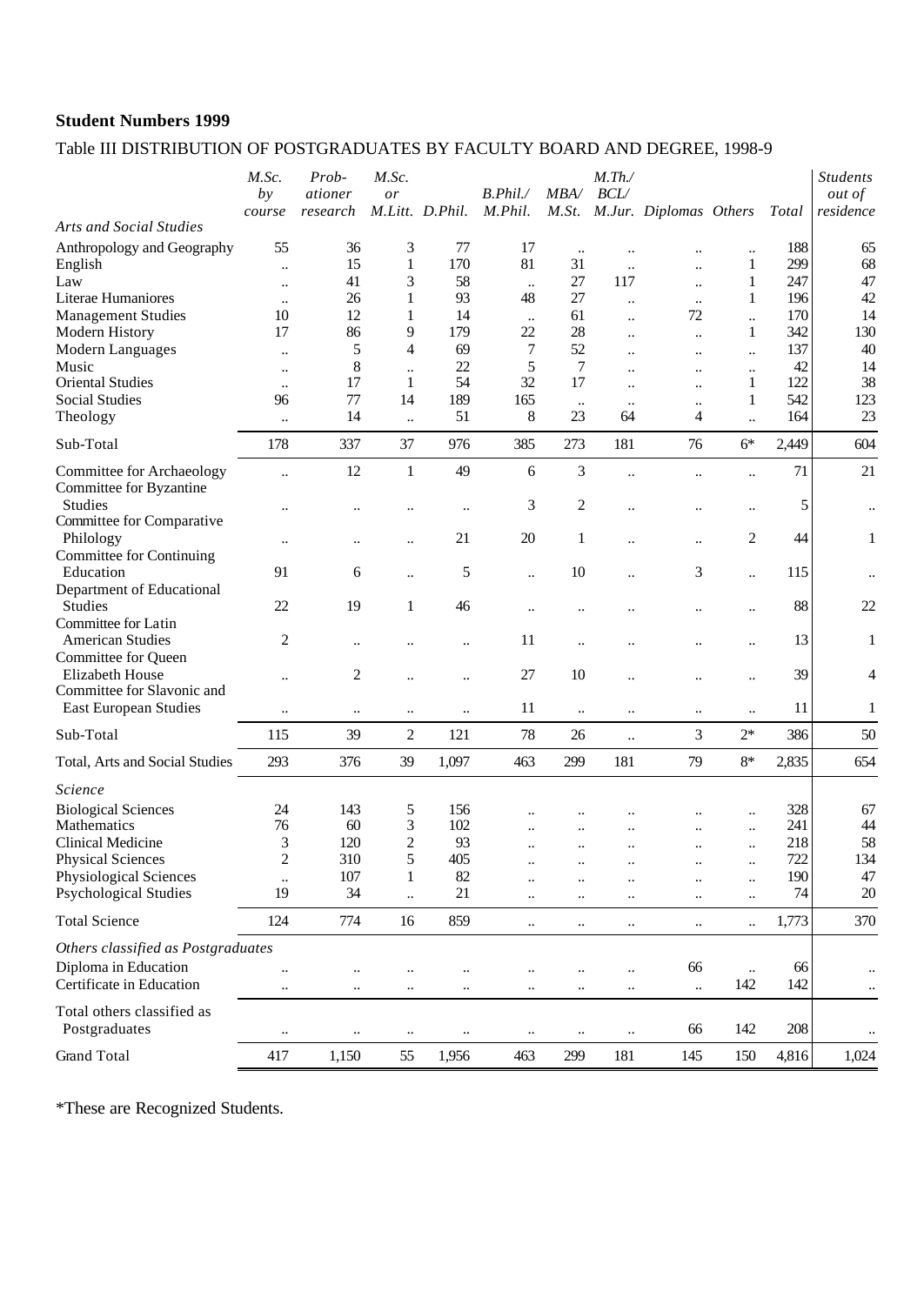## Table IV STUDENTS IN RESIDENCE, 1998-9: DIVISION BY COLLEGE

|                                  |                      | Undergraduates       |                      | Postgraduates |                      |       | Total | Addit.         |                         | Total          |                |
|----------------------------------|----------------------|----------------------|----------------------|---------------|----------------------|-------|-------|----------------|-------------------------|----------------|----------------|
|                                  | Arts                 | Science              | Total                | Arts          | Science              | Total | Arts  | Science        | Students <sup>*</sup>   | Total          | 1997-8         |
| All Souls                        | $\ddotsc$            | $\ddotsc$            | $\ddot{\phantom{0}}$ | 5             | $\ldots$             | 5     | 5     | $\ddotsc$      | $\ddotsc$               | 5              | 6              |
| <b>Balliol</b>                   | 227                  | 170                  | 397                  | 108           | 70                   | 178   | 335   | 240            | 4                       | 579            | 573            |
| <b>Brasenose</b>                 | 219                  | 136                  | 355                  | 63            | 28                   | 91    | 282   | 164            | 9                       | 455            | 455            |
| Christ Church                    | 273                  | 147                  | 420                  | 88            | 57                   | 145   | 361   | 204            | $\overline{c}$          | 567            | 565            |
| Corpus Christi                   | 111                  | 108                  | 219                  | 46            | 36                   | 82    | 157   | 144            | 6                       | 307            | 305            |
| Exeter                           | 175                  | 135                  | 310                  | 62            | 31                   | 93    | 237   | 166            | 5                       | 408            | 407            |
| Harris Manchester                | 77                   | 6                    | 83                   | 14            | $\mathbf{1}$         | 15    | 91    | 7              | 10                      | 108            | 108            |
| Hertford                         | 227                  | 140                  | 367                  | 81            | 44                   | 125   | 308   | 184            | $\overline{c}$          | 494            | 480            |
| Jesus                            | 190                  | 145                  | 335                  | 45            | 45                   | 90    | 235   | 190            | 5                       | 430            | 425            |
| Keble                            | 265                  | 182                  | 447                  | 62            | 75                   | 137   | 327   | 257            | 11                      | 595            | 603            |
| Lady Margaret Hall               | 228                  | 153                  | 381                  | 84            | 36                   | 120   | 312   | 189            | 25                      | 526            | 500            |
| Lincoln                          | 162                  | 116                  | 278                  | 99            | 46                   | 145   | 261   | 162            | 3                       | 426            | 432            |
| Magdalen                         | 243                  | 158                  | 401                  | 84            | 54                   | 138   | 327   | 212            | $\overline{4}$          | 543            | 553            |
| Mansfield                        | 140                  | 59                   | 199                  | 31            | 13                   | 44    | 171   | 72             | 36                      | 279            | 266            |
| Merton                           | 147                  | 132                  | 279                  | 62            | 67                   | 129   | 209   | 199            | 3                       | 411            | 420            |
| New College                      | 243                  | 194                  | 437                  | 69            | 46                   | 115   | 312   | 240            | 5                       | 557            | 563            |
| Oriel                            | 168                  | 117                  | 285                  | 62            | 34                   | 96    | 230   | 151            | 4                       | 385            | 388            |
| Pembroke                         | 243                  | 163                  | 406                  | 52            | 24                   | 76    | 295   | 187            | 38                      | 520            | 500            |
| Queen's                          | 165                  | 145                  | 310                  | 51            | 53                   | 104   | 216   | 198            | 10                      | 424            | 411            |
| St Anne's                        | 272                  | 181                  | 453                  | 72            | 30                   | 102   | 344   | 211            | 8                       | 563            | 571            |
| St Catherine's                   | 210                  | 225                  | 435                  | 54            | 62                   | 116   | 264   | 287            | 56                      | 607            | 621            |
| St Edmund Hall                   | 215                  | 186                  | 401                  | 49            | 38                   | 87    | 264   | 224            | 30                      | 518            | 513            |
| St Hilda's                       | 241                  | 142                  | 383                  | 41            | 11                   | 52    | 282   | 153            | 17                      | 452            | 460            |
| St Hugh's                        | 246                  | 164                  | 410                  | 81            | 46                   | 127   | 327   | 210            | 5                       | 542            | 525            |
| St John's                        | 192                  | 177                  | 369                  | 78            | 67                   | 145   | 270   | 244            | 11                      | 525            | 522            |
| St Peter's                       | 194                  | 151                  | 345                  | 43            | 28                   | 71    | 237   | 179            | 32                      | 448            | 435            |
| Somerville                       | 215                  | 158                  | 373                  | 57            | 19                   | 76    | 272   | 177            | 5                       | 454            | 435            |
| Trinity                          | 156                  | 124                  | 280                  | 39            | 55                   | 94    | 195   | 179            | 5                       | 379            | 385            |
| University                       | 230                  | 194                  | 424                  | 56            | 44                   | 100   | 286   | 238            | 8                       | 532            | 531            |
| Wadham                           | 247                  | 190                  | 437                  | 61            | 53                   | 114   | 308   | 243            | 27                      | 578            | 581            |
| Worcester                        | 224                  | 149                  | 373                  | 65            | 40                   | 105   | 289   | 189            | 9                       | 487            | 476            |
|                                  |                      |                      |                      |               |                      |       |       |                |                         |                |                |
| Sub-total                        | 6,145                | 4,447                | 10,592               | 1,864         | 1,253                | 3,117 | 8,009 | 5,700          | 395                     | 14,104         | 14,015         |
| Green College                    | $\ddot{\phantom{0}}$ | 79                   | 79                   | 55            | 60                   | 115   | 55    | 139            | 4                       | 198            | 191            |
| Kellogg                          |                      | $\ddotsc$            | $\ddotsc$            | 3             | $\ddotsc$            | 3     | 3     | $\ddotsc$      | $\ddotsc$               | 3 <sub>l</sub> | $\overline{c}$ |
| Linacre                          | 1                    | 3                    | $\overline{4}$       | 124           | 172                  | 296   | 125   | 175            | 11                      | 311            | 298            |
| Nuffield                         | $\ddot{\phantom{0}}$ | $\ddotsc$            | $\ddotsc$            | 71            | 3                    | 74    | 71    | 3              | 3                       | 77             | 73             |
| St Antony's                      |                      |                      |                      | 258           |                      | 258   | 258   |                | 8                       | 266            | 234            |
| <b>St Cross</b>                  | 1                    | 1                    | $\overline{c}$       | 104           | 62                   | 166   | 105   | 63             | $\overline{\mathbf{c}}$ | 170            | 167            |
| Templeton                        |                      | $\ddotsc$            | $\ddot{\phantom{0}}$ | 29            | $\ddot{\phantom{1}}$ | 29    | 29    | $\ddotsc$      | $\ddotsc$               | 29             | 24             |
| Wolfson                          |                      | $\overline{c}$       | $\boldsymbol{2}$     | 154           | 223                  | 377   | 154   | 225            | 7                       | 386            | 396            |
|                                  |                      |                      |                      |               |                      |       |       |                |                         |                |                |
| Sub-total                        | 2                    | 85                   | 87                   | 798           | 520                  | 1,318 | 800   | 605            | 35                      | 1,440          | 1,385          |
| <b>Blackfriars</b>               | 13                   | 1                    | 14                   | 8             |                      | 8     | 21    | 1              | 10                      | 32             | 33             |
| <b>Campion Hall</b>              | 6                    |                      | 6                    | 9             |                      | 9     | 15    |                | $\ddot{\phantom{0}}$    | 15             | 18             |
| Greyfriars                       | 30                   | $\ddot{\phantom{0}}$ | 30                   | 5             |                      | 5     | 35    |                | $\ddot{\phantom{0}}$    | 35             | 39             |
| Regent's Park                    | 78                   | $\ddot{\phantom{0}}$ | 78                   | 18            |                      | 18    | 96    |                | $\ddot{\phantom{a}}$    | 96             | 91             |
| St Benet's Hall                  | 27                   | 1                    | 28                   | 2             |                      | 2     | 29    | 1              | $\ddot{\phantom{a}}$    | 30             | 32             |
| Wycliffe Hall                    | 54                   |                      | 54                   | 13            |                      | 13    | 67    |                |                         | 67             | 58             |
| Sub-total                        | 208                  | 2                    | 210                  | 55            | $\boldsymbol{0}$     | 55    | 263   | $\overline{c}$ | $10\,$                  | 275            | 271            |
|                                  |                      |                      |                      |               |                      |       |       |                |                         |                |                |
| Anglican Theological<br>Colleges | 40                   |                      | 40                   | 16            |                      | 16    | 56    |                |                         | 56             | 48             |
|                                  |                      |                      |                      |               |                      |       |       |                |                         |                |                |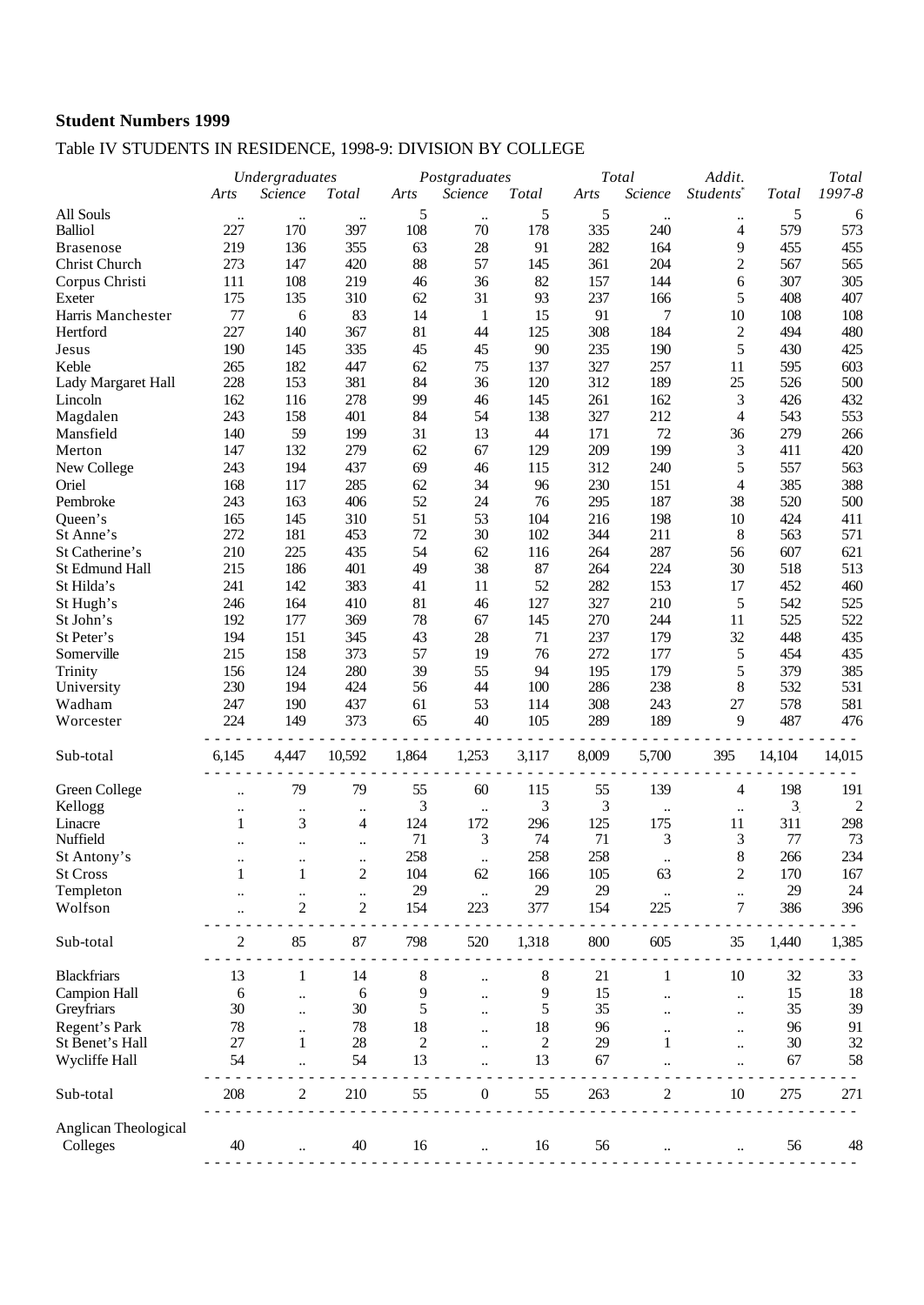#### Table IV (*continued*)

| Students on part-time<br>courses          | $\ddotsc$ | $\cdot$ | $\ddotsc$ | 141   | 95    | 236   | 141   | 95    | $\ddotsc$ | 236    | 201    |
|-------------------------------------------|-----------|---------|-----------|-------|-------|-------|-------|-------|-----------|--------|--------|
| Total Students with<br>College Membership | 6,395     | 4,534   | 10.929    | 2,874 | 1.868 | 4.742 | 9.269 | 6.402 | 440       | 16.111 | 15.920 |

\* Registered Visiting Students and those matriculated In the University otherwise than for a degree, diploma, or certificate of the University (see *Examination Decrees*, 1998, pp. 1010-2, Ch. X, Sect. XV and p. 1105, Ch. Vlll., Sect. l, sub-sect. 6, cl. 6), and students on the Foreign Service Course.

#### *Other non-matriculated Students*

|                            | Undergraduates       |                |           |       | Postgraduates |       |       | Total     | Addit.                       |        | Total      |
|----------------------------|----------------------|----------------|-----------|-------|---------------|-------|-------|-----------|------------------------------|--------|------------|
|                            | Arts                 | <i>Science</i> | Total     | Arts  | Science       | Total | Arts  | Science   | <i>Students</i> <sup>*</sup> | Total  | $1997 - 8$ |
| Diploma in                 |                      |                |           |       |               |       |       |           |                              |        |            |
| <b>Educational Studies</b> | $\ddotsc$            | $\ddotsc$      | $\ddotsc$ | 66    | $\ddotsc$     | 66    | 66    | $\ddotsc$ | $\ddotsc$                    | 66     | 10         |
| <b>Recognized Students</b> | $\ddot{\phantom{a}}$ | $\ddotsc$      | $\ddotsc$ | 8     | $\ddotsc$     | 8     | 8     | $\ddotsc$ | $\ddotsc$                    | 8      | 15         |
| Sub-total                  | $\ddotsc$            | $\ddotsc$      | $\ddotsc$ | 74    | $\ddotsc$     | 74    | 74    | $\ddotsc$ | $\ddotsc$                    | 74     | 25         |
| Grand total                | 6,395                | 4.534          | 10.929    | 2,948 | 1,868         | 4,816 | 9,343 | 6,402     | 440                          | 16,185 | 15,945     |
|                            |                      |                |           |       |               |       |       |           |                              |        |            |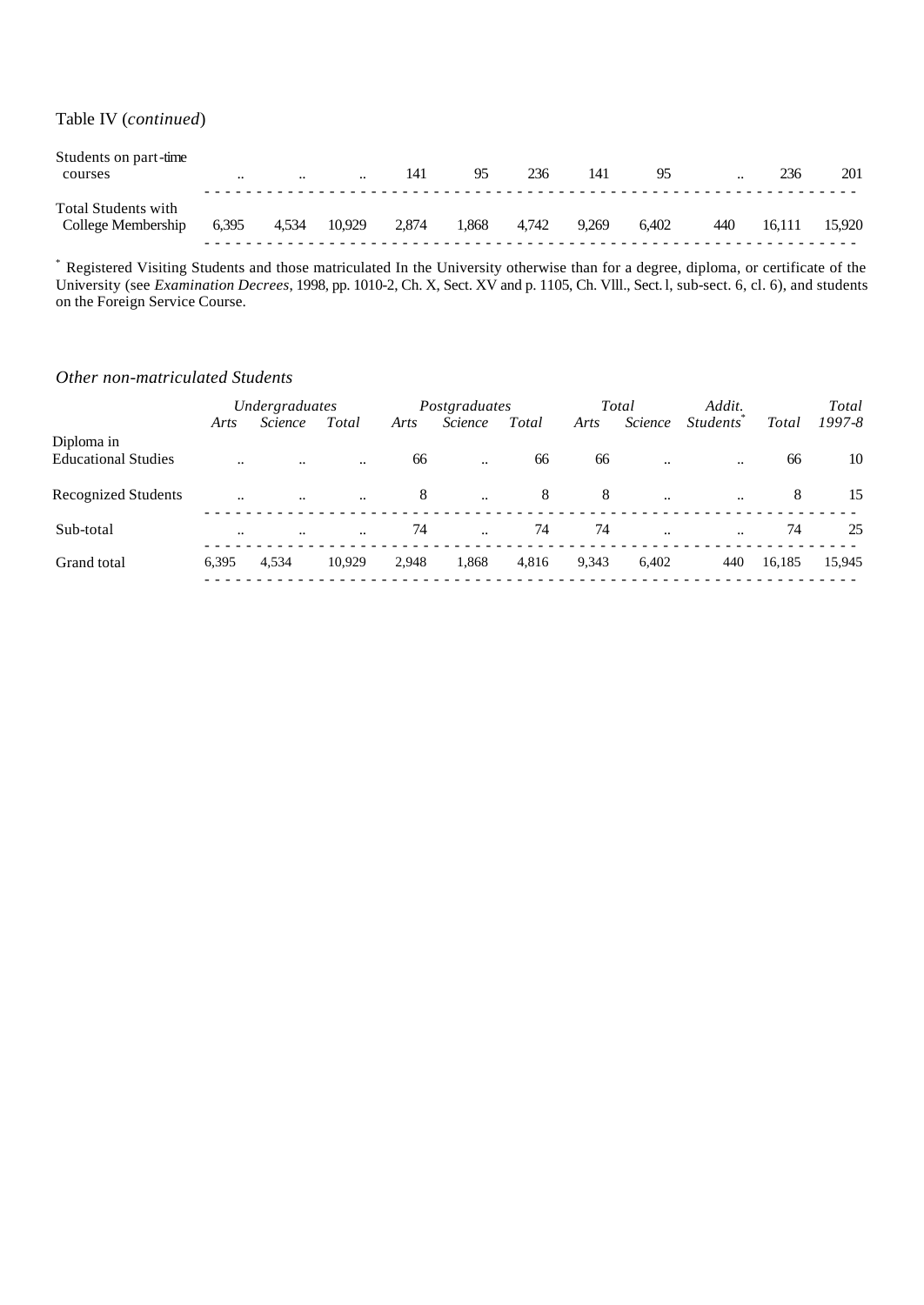#### Table V NUMBER OF UNDERGRADUATES MATRICULATING TO READ FOR FIRST DEGREES

#### *Undergraduates reading for Honour Schools*

|              |                                              | MT<br>1951                      | MT 1961               | MT 1971                         | MT 1981         | MT 1991                   | MT 1994        | MT 1995   | MT 1996   | MT 1997   | MT 1998   |      |
|--------------|----------------------------------------------|---------------------------------|-----------------------|---------------------------------|-----------------|---------------------------|----------------|-----------|-----------|-----------|-----------|------|
| (1)          | <b>Agricultural and Forest Sciences</b>      |                                 |                       |                                 |                 |                           |                |           |           |           |           |      |
|              | (discontinued)                               | 29                              | 16                    | 17                              | $28\,$          | $\ddotsc$                 | $\ldots$       | $\ddotsc$ | $\ddotsc$ | $\ddotsc$ |           | (1)  |
| (2)          | Ancient and Modern History                   | $\ddot{\phantom{a}}$            | $\ddotsc$             | $\ddot{\phantom{a}}$            | $10\,$          | 16                        | 16             | 16        | 25        | 18        | 29        | (2)  |
| (3)          | Archaeology and Anthropology                 | $\ddotsc$                       | $\ldots$              | $\ddotsc$                       | $\ldots$        | $\ddotsc$                 | 21             | 20        | 18        | 25        | $20\,$    | (3)  |
| (4)          | Biochemistry: Part I                         | 8                               | 18                    | 53                              | 63              | 75                        | 83             | 81        | 92        | 93        | 90        | (4)  |
| (5)          | <b>Biological Sciences</b>                   | $\ddotsc$                       | $\ddotsc$             | $\ddotsc$                       | $\ldots$        | 104                       | 99             | 88        | 98        | 96        | 106       | (5)  |
| (6)          | Botany (discontinued)                        | $\overline{7}$                  | 12                    | 10                              | 14              | $\ldots$                  | $\ddots$       | $\ldots$  | $\ldots$  | $\ddotsc$ | $\ldots$  | (6)  |
| (7)          | Chemistry: Part I                            | 100                             | 176                   | 187                             | 190             | 181                       | 176            | 175       | 180       | 179       | 190       | (7)  |
| (8)          | Classics and English                         | $\ddotsc$                       | $\ddotsc$             | $\ddotsc$                       | $\ddotsc$       | 10                        | 9              | 10        | 5         | 11        | 13        | (8)  |
| (9)          | <b>Classics and Modern Languages</b>         | $\ddotsc$                       | $\ddotsc$             | $\ddotsc$                       | 8               | 12                        | 14             | 13        | 10        | 10        | 8         | (9)  |
| (10)         | Computation                                  |                                 | $\ddot{\phantom{a}}$  | $\ddot{\phantom{a}}$            | $\ddotsc$       | $\ddotsc$                 | 9              | 16        | 21        | 18        | 15        | (10) |
| (11)         | <b>Economics and Management</b>              | $\ddotsc$                       | $\ddotsc$             | $\ddotsc$                       | $\ddotsc$       | $\ddot{\phantom{0}}\cdot$ | 20             | 38        | 41        | 67        | 77        | (11) |
| (12)         | Engineering and Materials: Part I            | $\ddotsc$                       | $\ddotsc$             | $\ddotsc$                       | $\ddotsc$       | 9                         | $\overline{7}$ | 8         | 6         | 6         | 8         | (12) |
| (13)         | Engineering and Computer Science: Part I     |                                 | $\ddot{\phantom{a}}$  | $\ddot{\phantom{0}}\cdot$       | $\ddotsc$       | 29                        | 22             | 18        | 16        | 13        | 16        | (13) |
| (14)         | Engineering and Economics (discontinued)     | $\ddotsc$                       | $\ldots$              | 21                              | 5               | $\ddotsc$                 | $\ldots$       | $\ddotsc$ | $\ddotsc$ | $\ddotsc$ | $\ldots$  | (14) |
| (15)         | Engineering, Economics, and                  |                                 |                       |                                 |                 |                           |                |           |           |           |           |      |
|              | Management: Part I                           | $\ddotsc$                       | $\ldots$              | $\ddotsc$                       | 7               | 34                        | 27             | 20        | 26        | 28        | 24        | (15) |
| (16)         | Engineering Science: Part I                  | 16                              | 64                    | 87                              | 136             | 94                        | 115            | 120       | 116       | 114       | 124       | (16) |
| (17)         | English                                      | 176                             | 230                   | 236                             | 292             | 264                       | 272            | 269       | 261       | 264       | 262       | (17) |
| (18)         | English and Modern Languages                 | $\ddotsc$                       | $\ddotsc$             | $\ddotsc$                       | $\ddotsc$       | 16                        | 24             | 24        | 31        | 15        | 30        | (18) |
| (19)         | European and Middle Eastern Languages        | $\ddotsc$                       | $\ddotsc$             | $\ddotsc$                       | $\ddotsc$       | $\ddotsc$                 | $\overline{1}$ | 6         | 5         | 6         | 3         | (19) |
| (20)         | <b>Experimental Psychology</b>               | $\ddotsc$                       | $\ddotsc$             | 7                               | 16              | 42                        | 50             | 39        | 50        | 44        | 39        | (20) |
| (21)         | Geography                                    | 47                              | 69                    | 75                              | 94              | 103                       | 107            | 105       | 99        | 99        | 102       | (21) |
| (22)         | Geology                                      | $\overline{2}$                  | 25                    | 27                              | 27              | 31                        | 28             | 31        | 24        | 31        | 31        | (22) |
| (23)         | Human Sciences                               | $\ddotsc$                       | $\ddotsc$             | 13                              | 19              | 32                        | 32             | 38        | 36        | 45        | 43        | (23) |
| (24)         | Jurisprudence                                | 183                             | 190                   | 196                             | 252             | 259                       | 274            | 282       | 269       | 281       | 265       | (24) |
| (25)         | Literae Humaniores                           | 132                             | 178                   | 161                             | 148             | 137                       | 139            | 126       | 141       | 138       | 132       | (25) |
| (26)         | Materials, Economics, and Management: Part I | $\ldots$                        | $\ldots$              | $\ddotsc$                       | $\mathbf{1}$    | $\ldots$                  | $\cdot \cdot$  | $\ddotsc$ | $\ldots$  | $\ddotsc$ | $\ddotsc$ | (26) |
| (27)         | Mathematics                                  | 75                              | 115                   | 181                             | 200             | 189                       | 204            | 191       | 191       | 185       | 191       | (27) |
| (28)         | Mathematics and Computation                  | $\ldots$                        |                       |                                 | $\ddotsc$       | 29                        | 27             | 25        | 35        | 34        | 35        | (28) |
| (29)         | Mathematics and Philosophy                   | $\ddotsc$                       | $\ldots$<br>$\ddotsc$ | $\ddotsc$<br>12                 | 8               | 16                        | 25             | 25        | 15        | 23        | 25        | (29) |
| (30)         | Metallurgy and Science of Materials: Part I  | $\ddot{\phantom{0}}\cdot$       | $10\,$                | 16                              | $18\,$          | 25                        | 22             | 23        | 24        | 23        | 24        | (30) |
| (31)         | Modern History                               | 340                             | 313                   | 291                             | 295             | 300                       | 273            | 292       | 284       | 299       | 281       | (31) |
| (32)         | Modern History and Economics                 | $\ddotsc$                       | $\ddotsc$             | 36                              | 22              | 8                         | 10             | 9         | 15        | 11        | 13        | (32) |
| (33)         | Modern History and English                   |                                 |                       |                                 |                 | 11                        | 15             | 11        | 15        | 16        | 14        | (33) |
| (34)         | Modern History and Modern Languages          | $\ddot{\phantom{0}}\cdot$       |                       | $\ddot{\phantom{0}}\cdot$<br>19 | $\ddotsc$<br>22 | 17                        | 38             | 28        | 25        | 33        | 27        | (34) |
| (35)         | Modern Languages                             | $\ddotsc$<br>220                | $\ldots$<br>223       | 225                             | 251             | 213                       | 207            | 194       | 199       | 209       | 204       | (35) |
| (36)         | Music                                        | 14                              | 26                    | 35                              | 46              | 56                        | 55             | 58        | 52        | 50        | 55        | (36) |
| (37)         | <b>Oriental Studies</b>                      | 5                               | 11                    | 28                              | 26              | 56                        | 58             | 45        | 46        | 44        | 39        | (37) |
| (38)         | Philosophy and Modern Languages              |                                 |                       |                                 | 19              | 22                        | 20             | 20        | 25        | 24        | 23        | (38) |
| (39)         | Philosophy, Politics, and Economics          | $\ddotsc$<br>187                | $\cdot \cdot$<br>251  | $\ddotsc$<br>245                | 305             | 312                       | 320            | 310       | 326       | 297       | 317       | (39) |
|              |                                              |                                 |                       | 11                              | 14              | 18                        | 32             | 28        | 24        | 24        | 25        | (40) |
| (40)<br>(11) | Philosophy and Theology<br>Dhrain            | $\ddot{\phantom{0}}\cdot$<br>52 | $\ddotsc$<br>167      | 176                             | 177             | 170                       | 160            | 171       | 16Q       | 172       | 170       | (11) |
|              |                                              |                                 |                       |                                 |                 |                           |                |           |           |           |           |      |